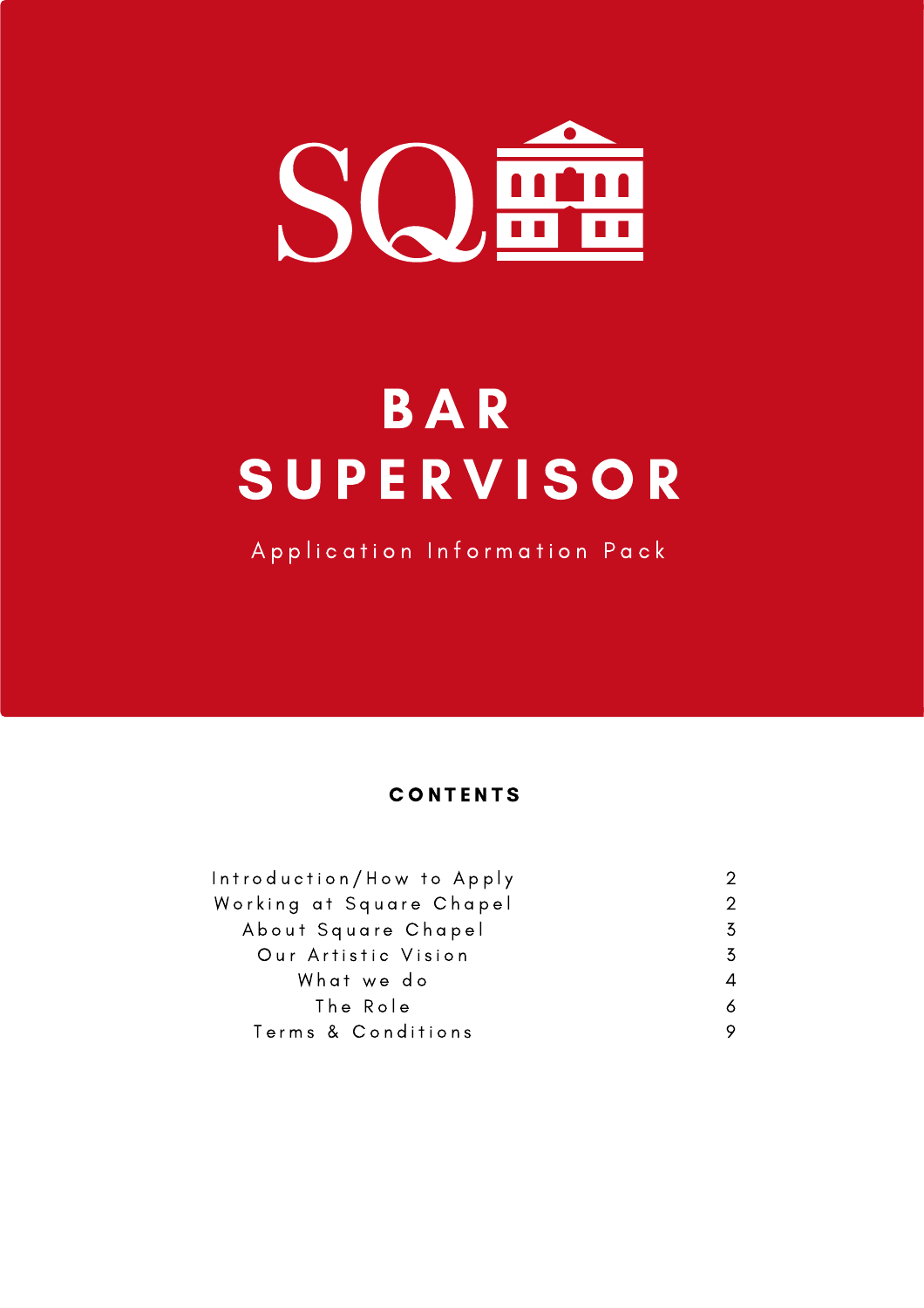## INTRODUCTION/HOW TO APPLY

Thank you for your interest in the role of Bar Supervisor at Square Chapel. You will find information about the role and the person specification in the following pages. Before you fill out an application form, please read the information included here.

Please use the online application form to apply. A link to the online application form can be found on the Jobs pages of our website. You will need to apply via this link [https://uk.indeed.com/cmp/The-Old-Courts-2/jobs?](https://uk.indeed.com/cmp/The-Old-Courts-2/jobs?jk=ea39fcceb7d3b04f&start=0&clearPrefilter=1) jk=ea39fcceb7d3b04f&start=0&clearPrefilter=1

All applications must be submitted by Thursday 30th June.

If you would like further information, support with access requirements or an informal chat about the post please contact us by email at michellemesquarechapel.com.

We look forward to receiving your application.

## WORKING AT SQUARE CHAPEL

Our Events Team works across multiple genres and types of events, from comedy, spoken word, theatre and music, to talks, workshops, films, community showcases and general day to day running of our café space. Our bar and café serve as the hub between our event spaces and offer a wide range of beverages.

We pride ourselves on providing amazing customer service to every single customer, every time, and we strive to provide a safe, welcoming and inclusive space for all our customers, whether they are first time visitors or prized returning customers.

The Bar Supervisor role will support the bar manager in providing excellent service and customer service through the entire event delivery. Bar supervisors will take the lead on lower capacity events or when required.

The supervisor would be expected to support and promote the high standards that we and our customers have come to expect, so that our reputation is upheld and ensure that the events team always provide the best customer experience, providing training to new staff members and leading by example.

This role will require establishing and building positive relationships with the venue/event manager(s) and the rest of the events team as well as providing excellent care to the artists and clients related to the event. As the Bar/Events Supervisor, you will have exceptional organisational skills and thrive in a fast-paced environment where a calm, can-do approach is essential.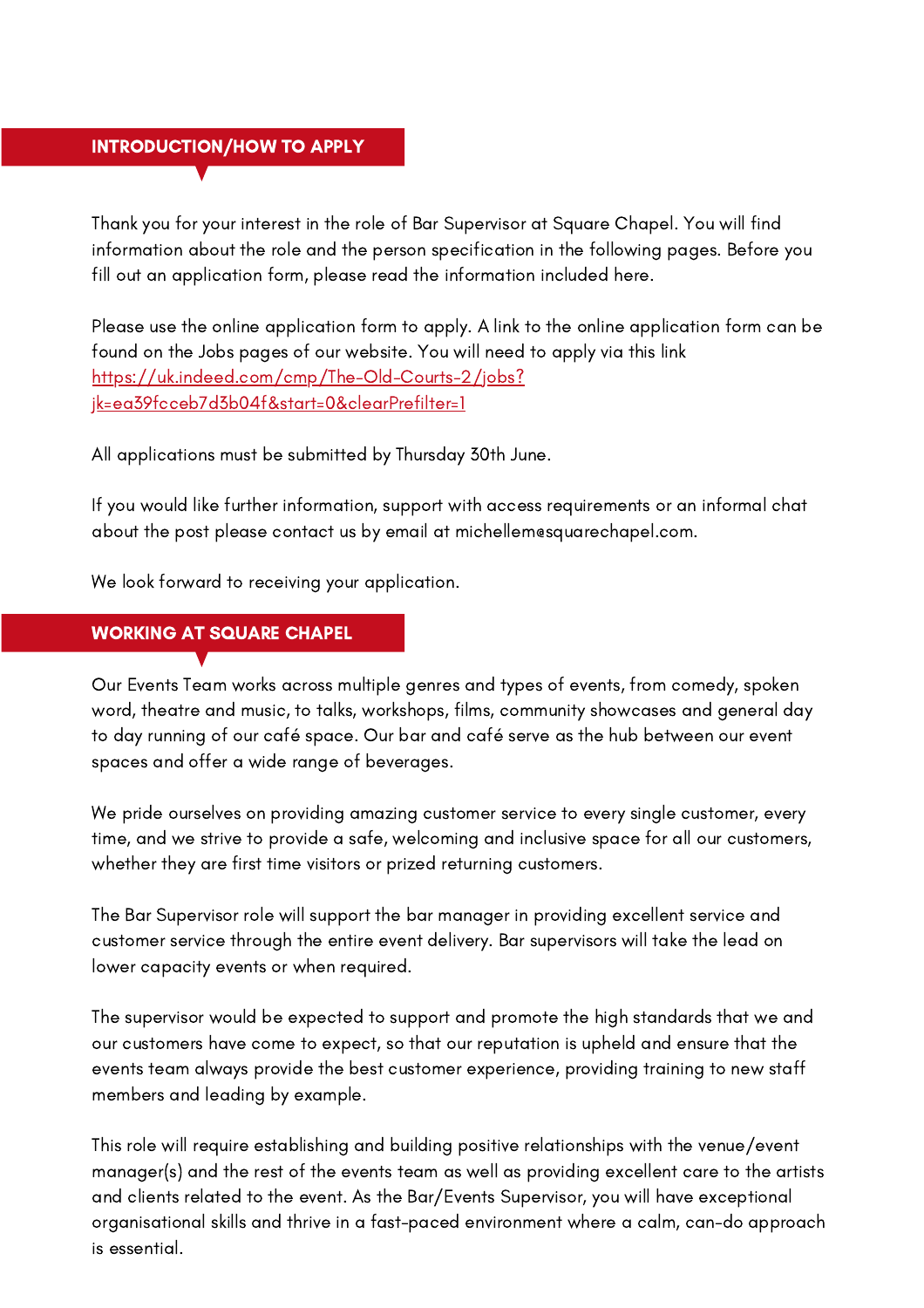#### ABOUT SQUARE CHAPEL

At Square Chapel, we believe in magic; the magic that is created when people, ideas, creativity, expression, conversation and stories come together. We believe that arts, culture and creativity play a positive and critical role in enriching and enhancing the quality of life for people of all kinds and all ages and that, through this, we can help create a better world. We're interested in bringing people together and exploring what makes us feel open hearted and alive.

Halifax is a place where world-class culture thrives.

#### OUR ARTISTIC VISION

Square Chapel is a space that is safe and exciting, welcoming and experimental and facilitates the creation of inspiring and empowering opportunities for the people of West Yorkshire and beyond to engage with quality art through shared experiences owned by artists and audiences.

We put audiences at the heart of what we do and are constantly engaging, learning and developing with our audiences. We respect and value artists, and the unique ability of artists to help people understand themselves, the world and other people; we want stories to inspire, excite, entertain, challenge and surprise audiences; all presented through a programme of the brightest and most high-quality work being created in drama, dance, theatre, film, music and spoken word.

Square Chapel Arts Centre is a cultural community, a home for the curious and adventurous; the cautious and the exuberant in good times and bad times. A congregation of groups and individuals, friends, volunteers, dedicated audiences and casual attenders sharing the best in performance, art, film, food and drink.

Everything in our programme should support our commitment to being a venue that is truly representative of the community we serve and informed by the strong dialogue we seek to develop with our actual and potential audiences – the programme should reflect what is important to them and what they want to see.

Though our town is relatively small, our ambition is not – we believe in bringing the best, brightest, most exciting work to Halifax; this is an expectation that our audiences have of us; and one that we are determined to meet.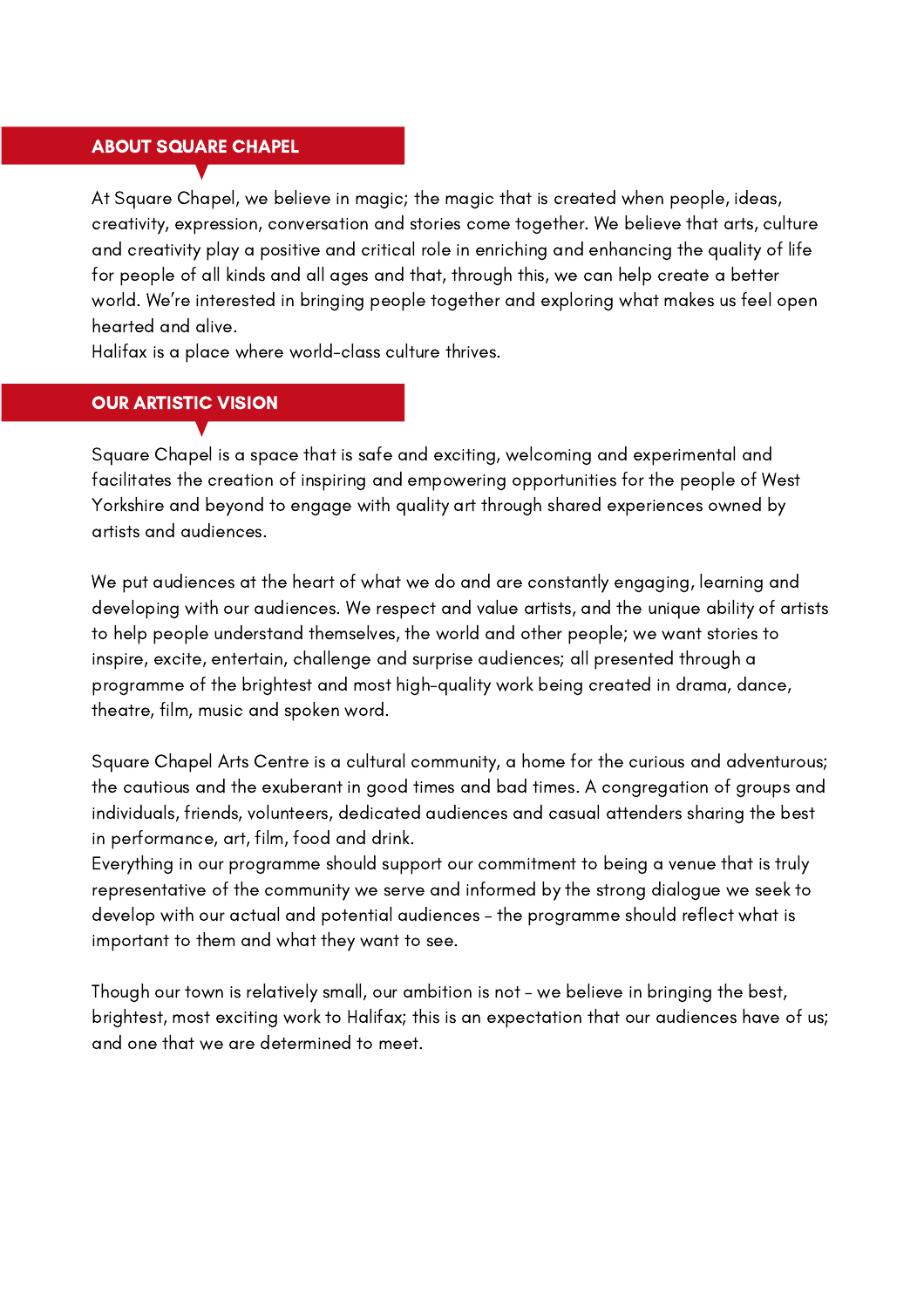#### WHAT WE DO

As an organisation we are deeply rooted in creating, producing and programming work with the community.

As well as the live events we programme, produce and co-produce, we also work with artist to help and support them in their journey and look for ways to work with and engage communities across the region.

#### Artistic Development

We are fully committed to using our resource as a tool to further the progress of artists. Since first opening our doors we have played a part in the development of artists in many different ways. We have encountered raw talent from individuals seeking opportunity with little or no knowledge of how to find it and we have been approached by established performers who required support in networking or bid-writing. Whatever the ask, whatever the experience and whatever the artist is trying to achieve, we take pride in our ability to unlock potential and play a key role in development. The future of the arts is being forged as we speak. For arts and culture to play an increasingly important role in everyday life, time, experience, knowledge and dedication will always be needed from organisations like ours and we will continue to provide it.

#### Producing

We have a strong track-record in producing work for artists. A combination of in-house talent, facility and our wider network across The UK allows us to develop embryonic projects into touring, sustainable work. We understand the distance that can exist between a brilliant script and the stage but our ability to aid and structure the research, development and production of work allows work to be made entirely on site.

#### Cinema, Film & Film Festivals

Enjoy the latest blockbuster films, arthouse cinema screenings, classics, premieres, exclusive in conversation events and film festivals.

#### Red Brick Auditorium

With the same make of projector and digital sound system as in our Copper Auditorium and seating 240 people, this auditorium sits within our beautiful Grade II\* listed red brick Georgian Chapel and is used for talks, theatre, music performances, film screenings and more.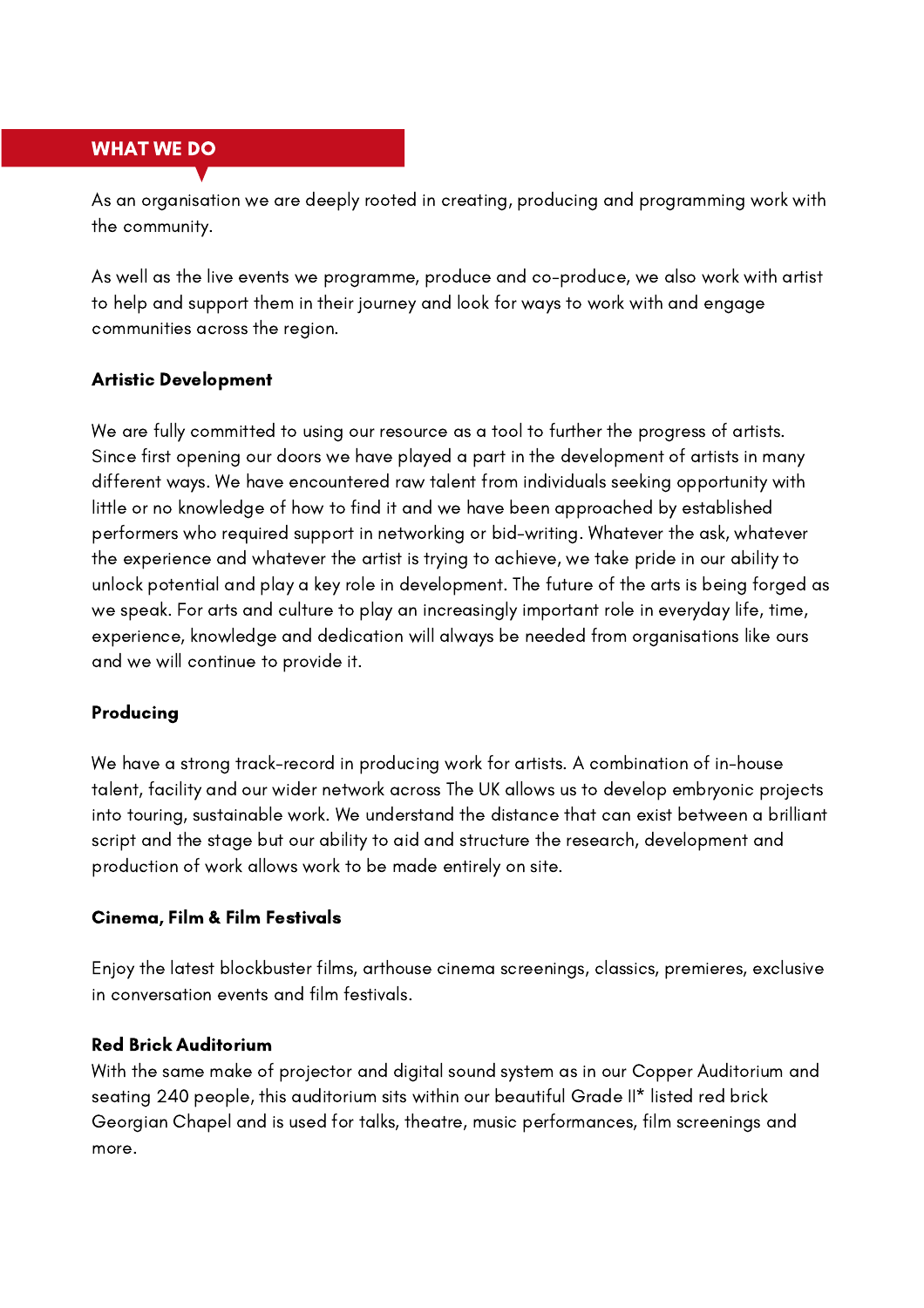#### Copper Auditorium

Seating just under 100 people, our Copper auditorium is the screen we use for most of our cinema programme. We are a DCI (digital cinema initiatives) compliant cinema which uses the highest quality projector and 5.1 digital sound. Our Copper auditorium also doubles up as a stunning and intimate studio space for performances.

## Live Events

Since day one, a significant part of what we do centres around live events. Gigs, dance shows, theatre shows, exhibitions, film screenings, sector conferences, audience events and seminars provide artists and the public with the maximum number of entry points to the arts.

#### Engagement

We believe in upskilling and providing workshops to encourage anyone to try their hand at a new or sleeping skill. Aside from the catharsis and fulfilment of a good workshop, these sessions allow us to provide artists with work and much-needed income to protect their artistic development.

## Community Work

Our surroundings play a fundamental role in everything we do. As such, we get great satisfaction from the many community projects we run. We have a community programme filled with meet-ups, social opportunities, upskilling, entertainment and more. Square Chapel is a place where anyone is welcome and it is fair to say that what we do is of significant value to a host of local groups and individuals

## Heritage & Architecture

The cultural and architectural history of our borough is an intrinsic part of our identity. Because of this, we place enormous value on using our historically significant spaces to create a sense of belonging, safety and creativity for all.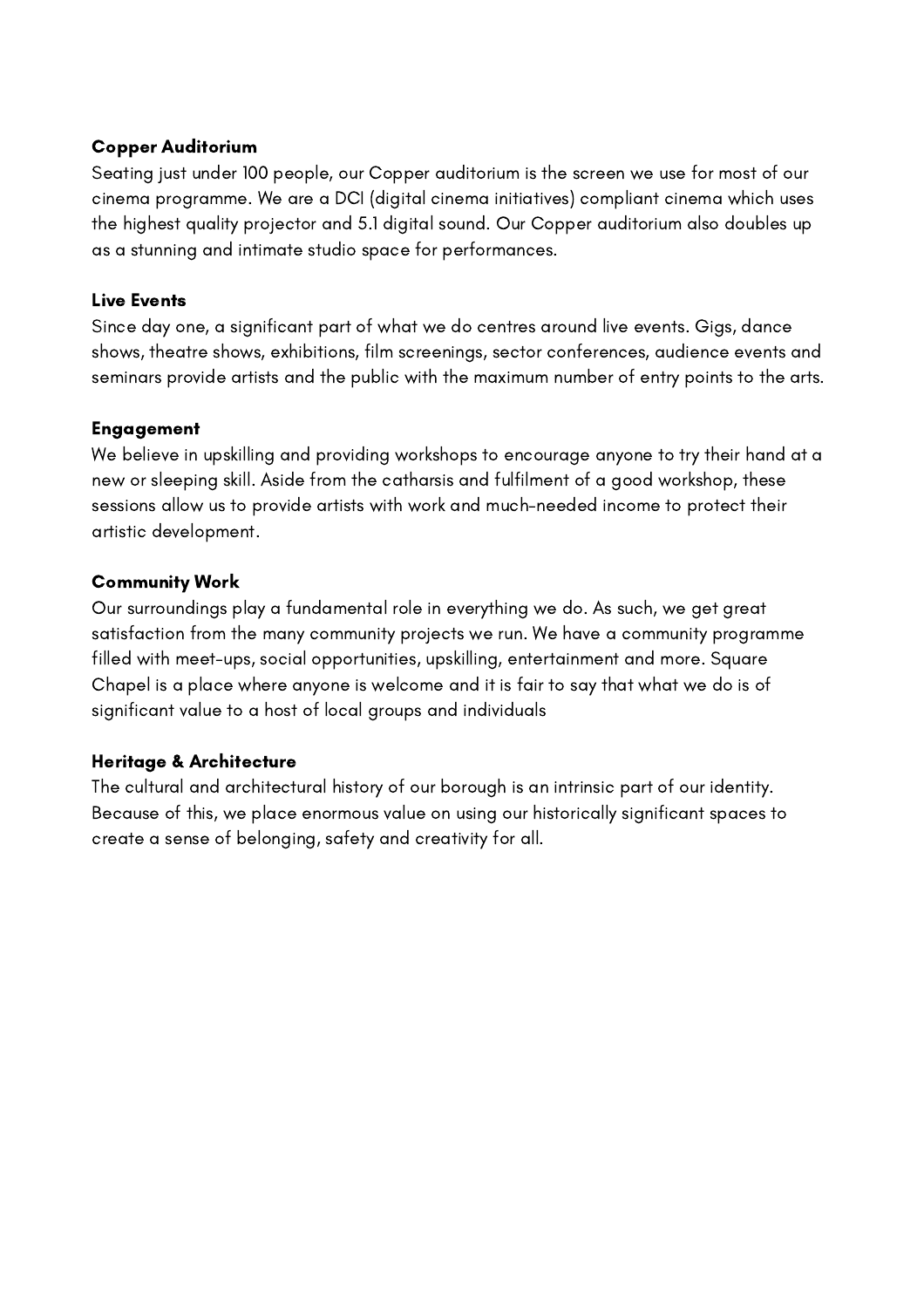# THE ROLE

| <b>Responsible to</b>  | <b>Rosy Armitage</b> |
|------------------------|----------------------|
| <b>Responsible for</b> | <b>Events Team</b>   |

Main Roles and Responsibilities include the below and carrying out any additional responsibilities as required by your line manager.

| <b>Pre-event &amp; Post-</b><br>event Duties &<br><b>Responsibilities</b> | • Assist in handling deliveries when required<br>To assist in venue set up to event specifications<br>٠<br>Comply with stock rotation rules<br>$\bullet$<br>• Assist in the set-up of the bar<br>• Assist/Oversee clean and pack down procedures of the<br>bar/venue<br>Perform line cleans and stock takes when management are<br>on holiday or are off sick, training will be provided                                                                                                                                                                                                                                                                                                                                                                                                                                                                          |
|---------------------------------------------------------------------------|-------------------------------------------------------------------------------------------------------------------------------------------------------------------------------------------------------------------------------------------------------------------------------------------------------------------------------------------------------------------------------------------------------------------------------------------------------------------------------------------------------------------------------------------------------------------------------------------------------------------------------------------------------------------------------------------------------------------------------------------------------------------------------------------------------------------------------------------------------------------|
| Operational<br><b>Delivery Duties</b>                                     | • Support the Event/Venue Manager in the management of<br>events staff pre, during and post event<br>• Undertake duties presented by the manager to ensure the<br>effective and efficient operation of the bar and or cafe<br>• Assess customers need and preferences and make<br>recommendations<br>• Complete orders with reasonable speed and efficiency<br>• Deliver food orders from the kitchen where applicable<br>• Collect, clean, or dispose of glassware and disposables<br>• Some elements of food preparation e.g., fruits for dressing<br>drinks<br>• Cash handling including closing tills when management<br>cover is required<br>• Assist in the safe evacuation of customers, artists and staff<br>if required<br>• Stocking drinks, glasses, and fruit<br>• Supervising the Box Office and Cinema staff<br>Assisting with film show turnaround |
| Operational<br><b>Responsibilities</b>                                    | Undertake all designated duties with enthusiasm,<br>commitment and to a high standard<br>Comply and promote staff to follow health and safety<br>regulations<br>Comply and promote staff to follow food and beverage<br>regulations                                                                                                                                                                                                                                                                                                                                                                                                                                                                                                                                                                                                                               |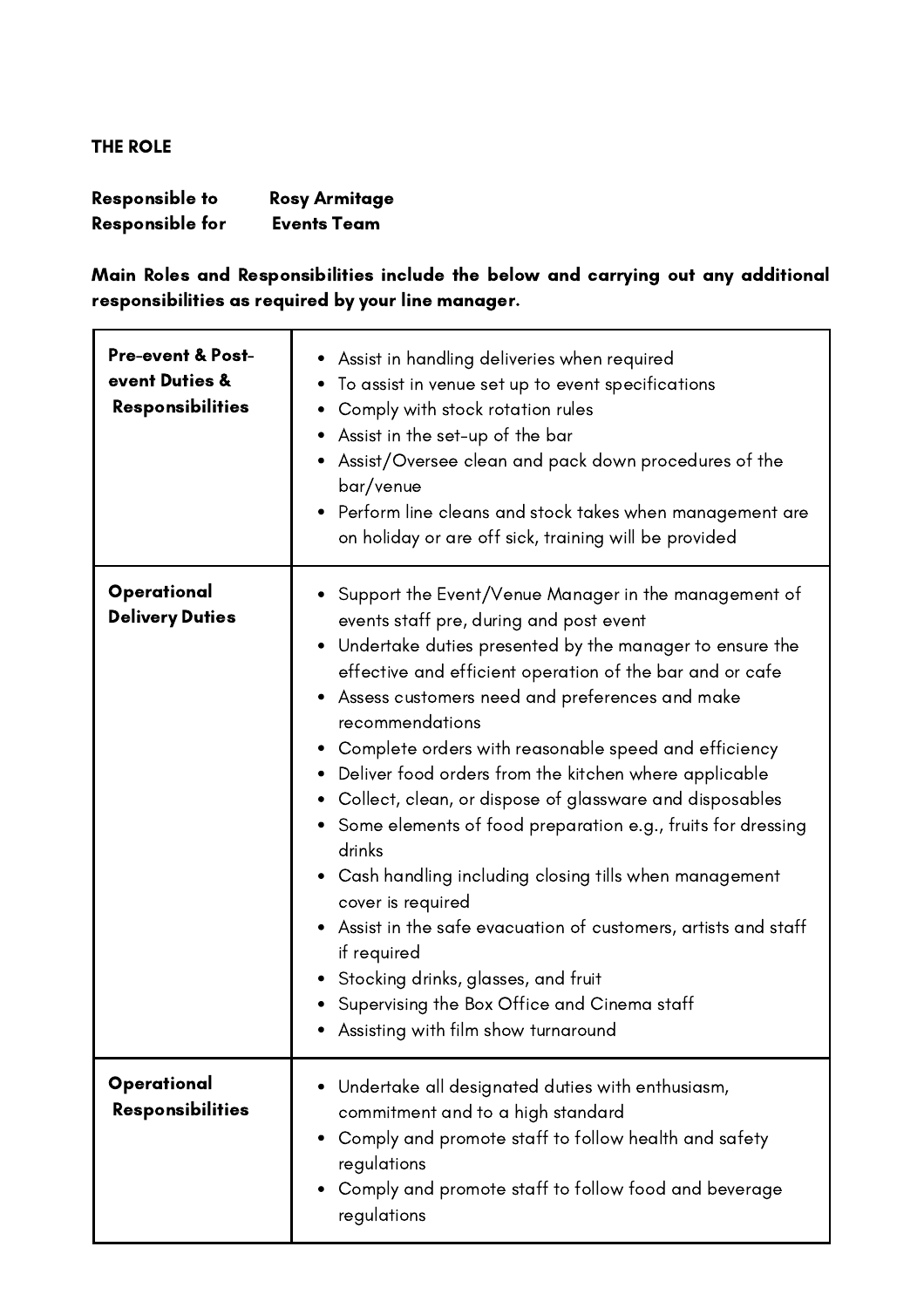|                             | • Partake and promote staff to keep the bar clean and well<br>stocked                                                                                                                                                                                                                                                                                                                   |
|-----------------------------|-----------------------------------------------------------------------------------------------------------------------------------------------------------------------------------------------------------------------------------------------------------------------------------------------------------------------------------------------------------------------------------------|
| <b>Team Development</b>     | Lead by example in your conduct and approach, providing<br>mentoring,<br>training and support to team members across the events<br>team<br>• Ensure all activity and services are delivered to a high<br>quality and uphold SC's purpose and values<br>• Provide support to management, ensuring any areas for<br>development and training are identified and reported to<br>management |
| <b>Support &amp; Impact</b> | • Support the Development team by collecting information<br>from the attendees; this can sometimes be in way of<br>conversation or event evaluation forms. Doing this helps us<br>with funding evaluation and application, helps us learn how<br>to improve our programme of activities and what the<br>community wants                                                                 |

# Person Specification

## Essential

Experience

- Previous supervisor or team leader role
- Previous experience within a customer service role
- Previous bar experience
- **•** Barista Experience

# Knowledge

- Fire Safety Awareness
- First Aid Awareness
- Health & Safety Awareness
- Cellar management
- Good bar and hygiene knowledge
- COSSHH
- Challenge 25 Policy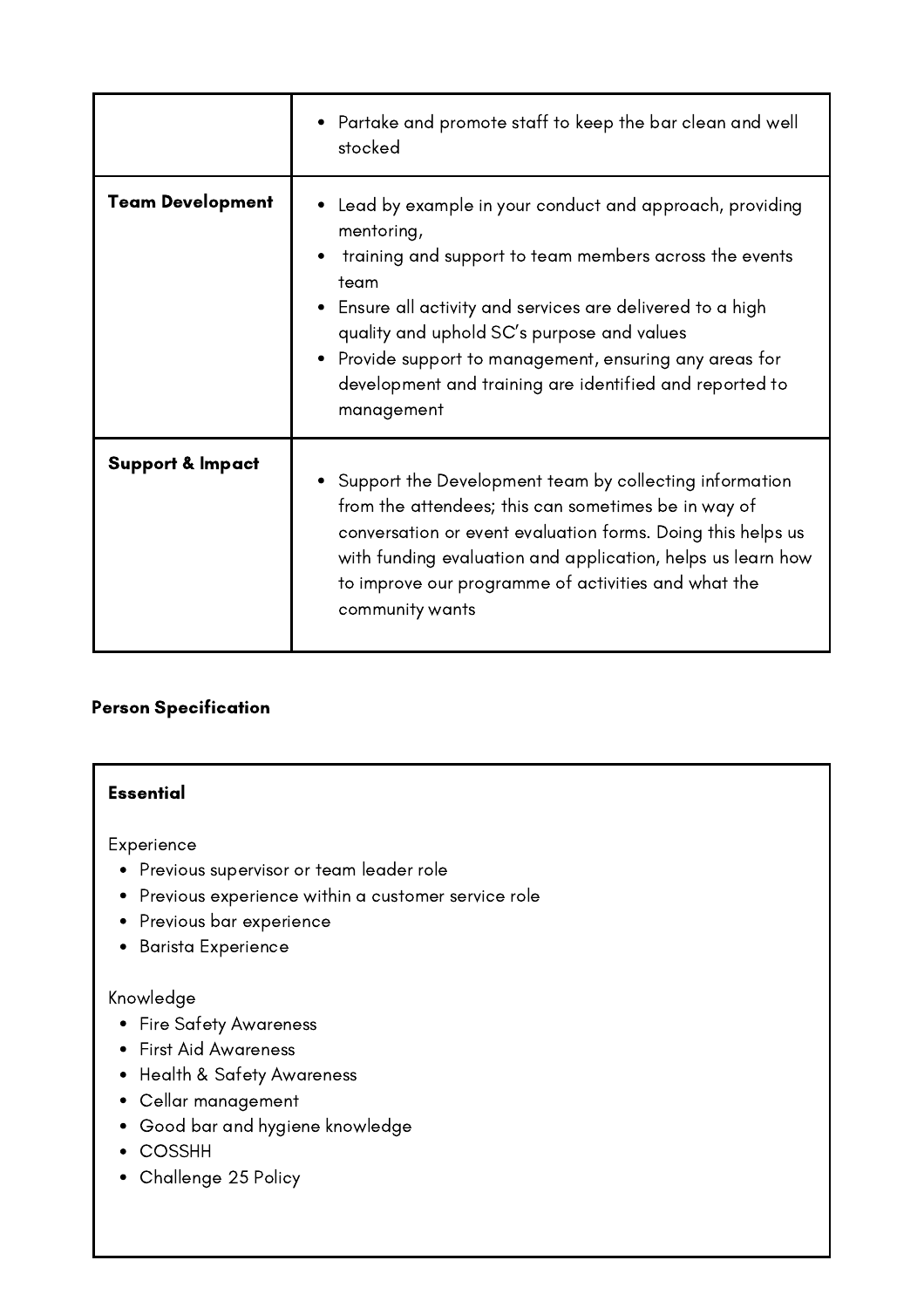## Skills & Abilities

- A positive attitude with enthusiasm for the role and working environment
- To be able to change kegs, cask and gas cylinders
- To be able to rotate stock to prolong the life of all stock
- To be able to work under pressure whilst remaining calm and professional
- To promote staff to always provide a high standard of customer service
- To manage difficult customers and situations and turn them into positive memories
- To be able to fix cellar issues
- Ability to use the knowledge of the business to be able to speak on behalf of the company when required to do so; ensuring nothing is promised without prior consent

## Interest & Values

- A positive, proactive, flexible, and collaborative approach
- A commitment to TOC's values & purpose
- Willingness to take part in professional development opportunities and to develop new skills
- Willingness to work flexible hours including weekends and evenings

# Desirable

- Knowledge of the licensing act, objectives, and measures
- Knowledge of the laws of weights and measures
- Cocktail making knowledge and experience
- Own vehicle and full driving license
- Interest in business and profitability and knowledge of bar trends
- First Aid Certification
- Fire Marshal Training
- Barista Experience